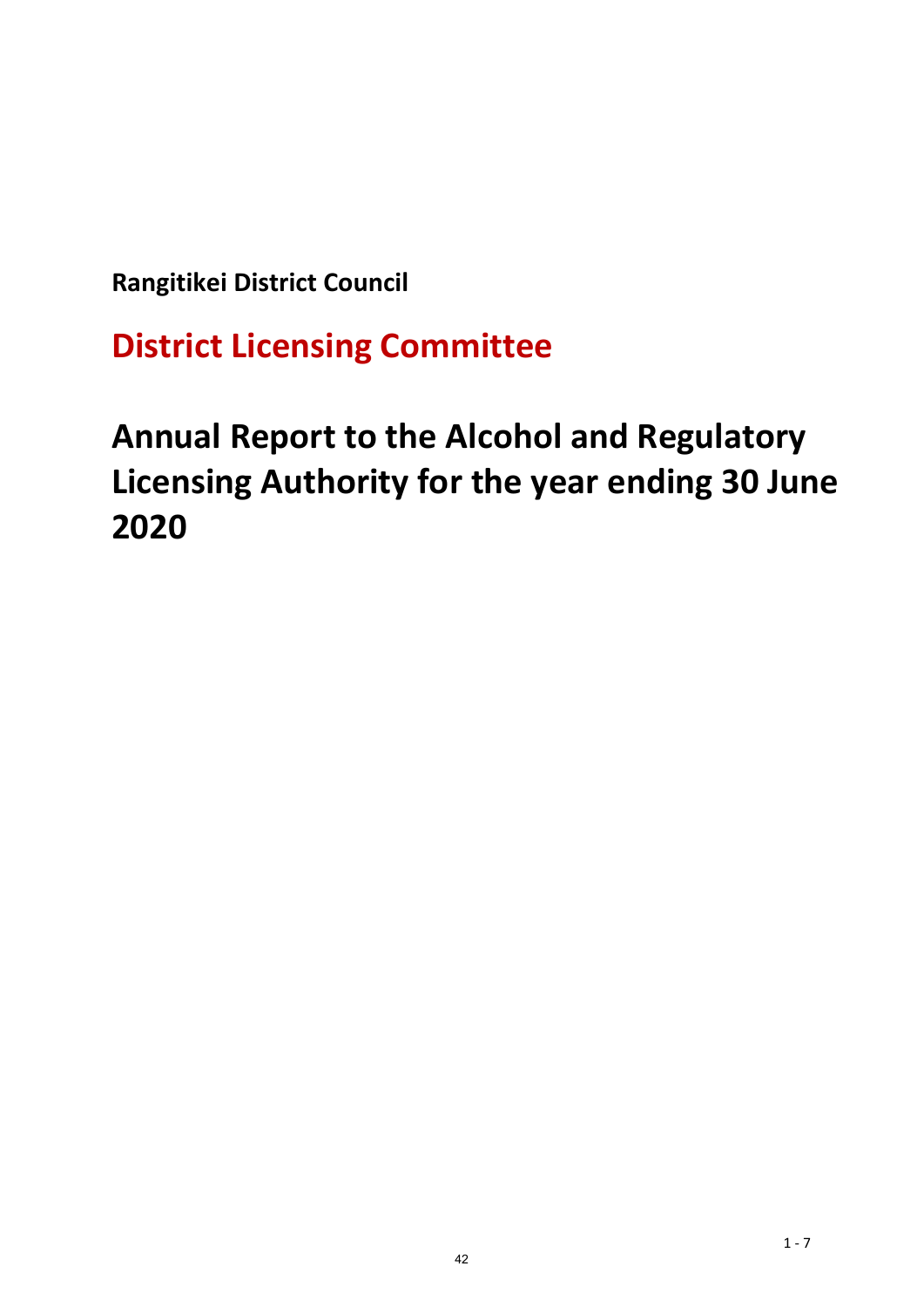Section 199 of the Sale and Supply of Alcohol Act 2012 requires an annual report to be submitted from the District Licensing Committee to the Alcohol Regulatory and Licensing Authority

#### **The Committee comprises**:

| Commissioner: | <b>Stuart Hylton</b>                          |
|---------------|-----------------------------------------------|
| Deputy Chair  | Andy Watson, Mayor of the Rangitikei District |
| Members:      | Chalky Leary                                  |
|               | <b>Colin Mower</b>                            |
|               | Judy Klue                                     |
|               | Graeme Platt                                  |

#### **The Committee is supported as follows:**

| Secretary       | Peter Beggs, Chief Executive |
|-----------------|------------------------------|
| Chief Inspector | Johan Cullis                 |
| Inspector       | Vicki Hodds                  |
| Administrator   | Rochelle Baird               |

#### **Staff training**

Nothing provided.

#### **Committee Training**

Nothing provided.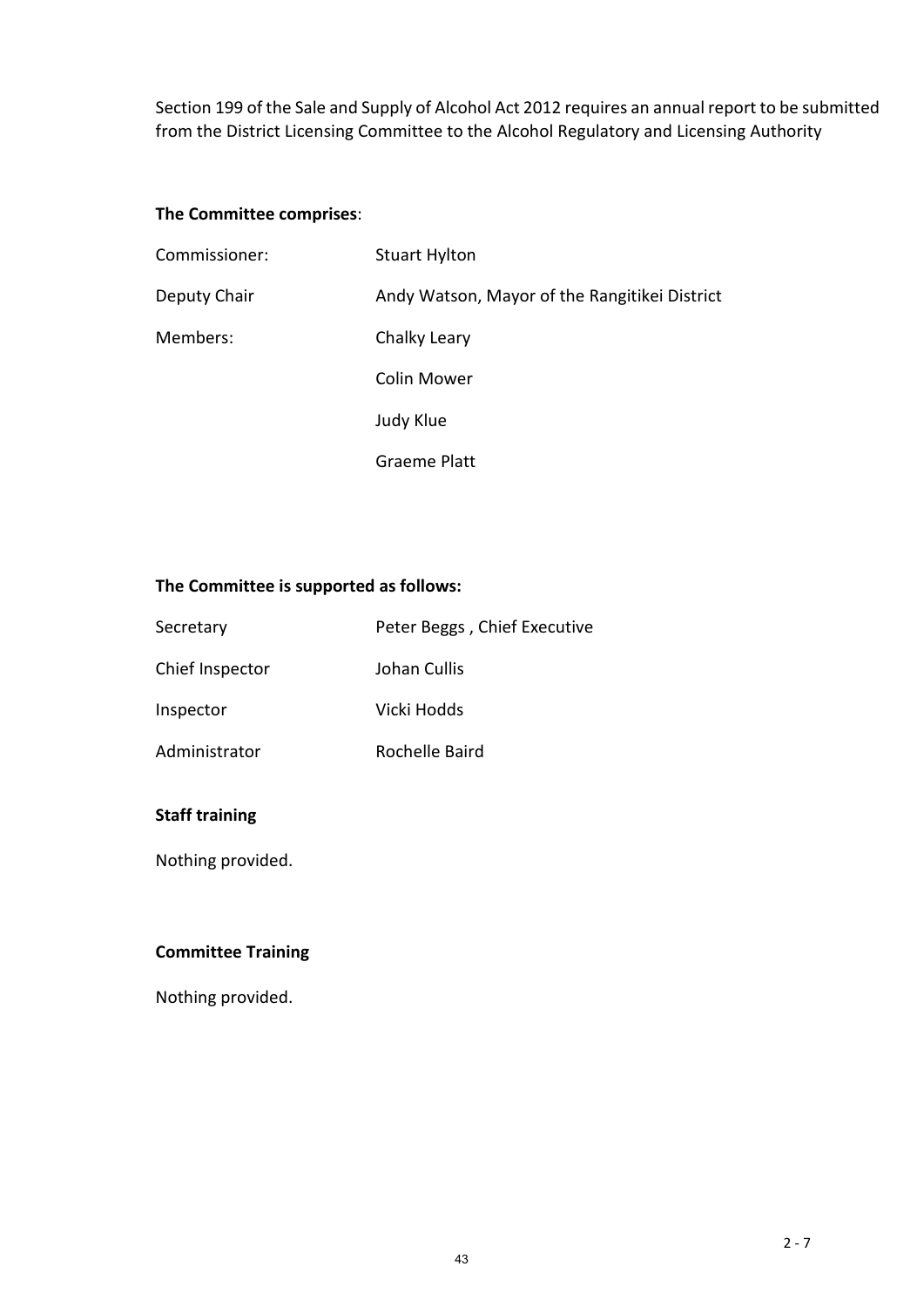#### **DLC Initiatives**

Six monthly meetings are held to discuss any issues which comprises of The Commissioner, The Chief Inspector, Inspector and Administrator.

The Inspector attended the yearly conference NZILI and monthly Alcohol Harm Regulatory Group Meetings held at Palmerston North City Council and involve five Liquor Inspectors, our respective MOH , Police and Fire Service.

#### **Local Alcohol Policy**

The Rangitikei District Council has not adopted such a policy. Accordingly the default provisions of the Sale and Supply of Alcohol Act 2012 apply

#### **Current legislation**

The Committee has no comment on the requirements of the Act.

#### **Statistical information**

The following pages outline the applications received during the year and the current listing of licensed premises

The report also lists the District's current licensed premises.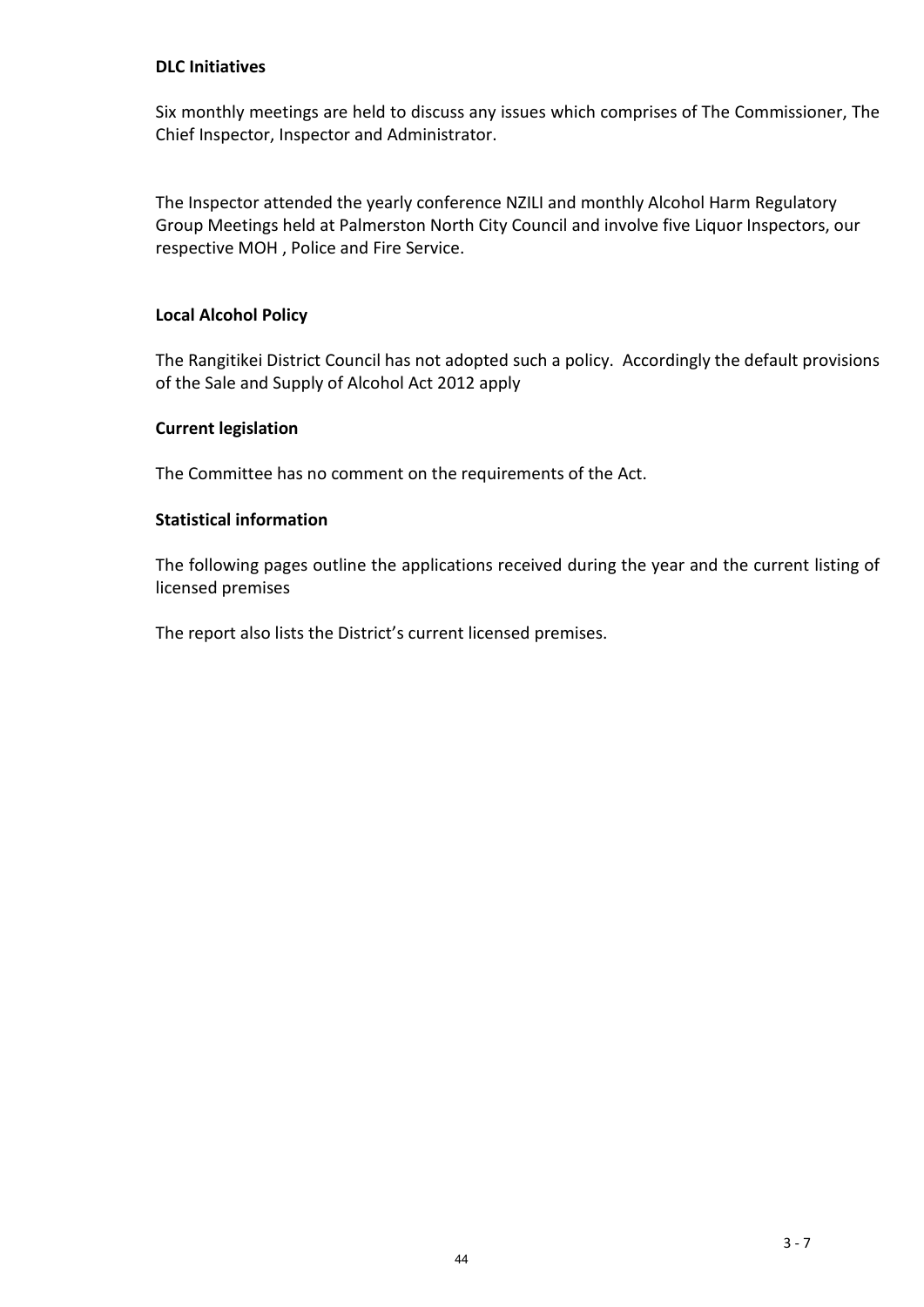# **Licence Application 1 July 2019 – 30 June 2020**

| <b>Application Type</b>   | Number<br>Received<br>in<br>Category<br>Fee<br>Very Low | Number<br>Received<br>in<br>Category<br>Fee<br>Low | Number<br>Received in Fee<br>Category<br>Medium | Number<br>Received in Fee<br>Category High | Number<br>Received in Fee<br>Category Very<br>High |
|---------------------------|---------------------------------------------------------|----------------------------------------------------|-------------------------------------------------|--------------------------------------------|----------------------------------------------------|
|                           |                                                         |                                                    |                                                 |                                            |                                                    |
| On Licence New            |                                                         | 3                                                  | $\overline{2}$                                  |                                            |                                                    |
|                           |                                                         |                                                    |                                                 |                                            |                                                    |
| On Licence<br>Renew       | $\mathbf 1$                                             | $\mathbf 1$                                        | 4                                               |                                            |                                                    |
|                           |                                                         |                                                    |                                                 |                                            |                                                    |
| On Licence                |                                                         |                                                    |                                                 |                                            |                                                    |
| Variation                 |                                                         |                                                    |                                                 |                                            |                                                    |
|                           |                                                         |                                                    |                                                 |                                            |                                                    |
| Off Licence New           |                                                         |                                                    | $\overline{2}$                                  |                                            |                                                    |
|                           |                                                         |                                                    |                                                 |                                            |                                                    |
| Off licence Renew         |                                                         |                                                    | 1                                               |                                            |                                                    |
| Off Licence               |                                                         |                                                    |                                                 |                                            |                                                    |
| Variation                 |                                                         |                                                    |                                                 |                                            |                                                    |
|                           |                                                         |                                                    |                                                 |                                            |                                                    |
| Club Licence New          |                                                         |                                                    |                                                 |                                            |                                                    |
|                           |                                                         |                                                    |                                                 |                                            |                                                    |
| Club Licence<br>Renew     | 5                                                       |                                                    |                                                 |                                            |                                                    |
|                           |                                                         |                                                    |                                                 |                                            |                                                    |
| Club Licence              |                                                         |                                                    |                                                 |                                            |                                                    |
| Variation                 |                                                         |                                                    |                                                 |                                            |                                                    |
|                           |                                                         |                                                    |                                                 |                                            |                                                    |
| <b>Total Number</b>       | 6                                                       | $\overline{\mathbf{4}}$                            | 9                                               |                                            |                                                    |
|                           |                                                         |                                                    |                                                 |                                            |                                                    |
| <b>ARLA Fee</b>           | \$17.25                                                 | \$34.50                                            | \$51.75                                         | \$86.25                                    | \$172.50                                           |
|                           |                                                         |                                                    |                                                 |                                            |                                                    |
| Total Fee paid to<br>ARLA | \$103.50                                                | \$138.00                                           | \$465.75                                        |                                            |                                                    |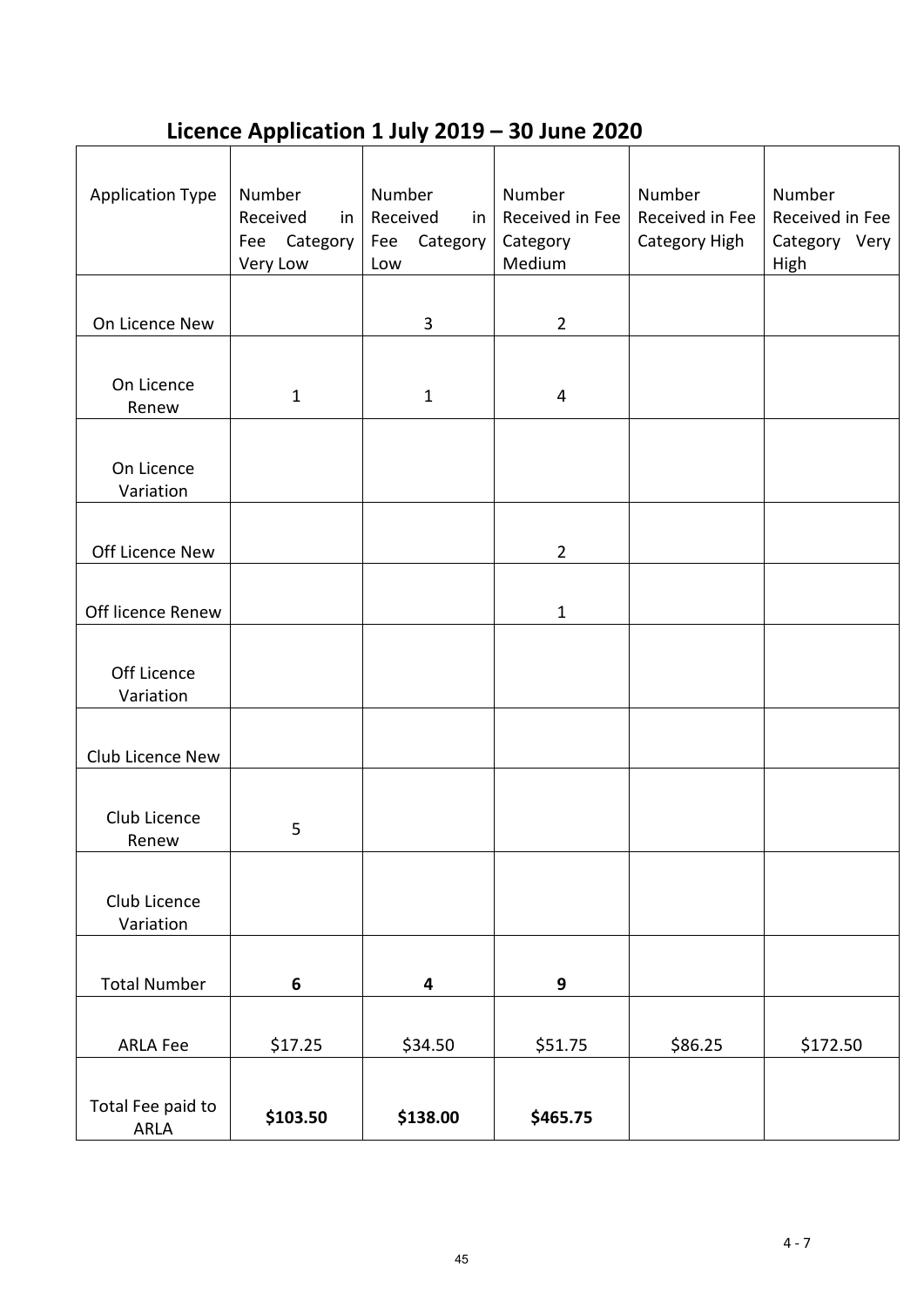# **Annual Fees for Existing licences received:**

| <b>Licence Type</b>   | <b>Number</b><br>received<br>In fee category<br>very low | <b>Number</b><br>received in fee<br>category low | <b>Number</b><br>received in fee<br>category<br>medium | <b>Number</b><br>received in fee<br>category High | <b>Number</b><br>received in fee<br>category very<br>high |
|-----------------------|----------------------------------------------------------|--------------------------------------------------|--------------------------------------------------------|---------------------------------------------------|-----------------------------------------------------------|
| <b>On-Licence</b>     |                                                          | 1                                                | 6                                                      |                                                   |                                                           |
| Off-Licence           |                                                          |                                                  | 9                                                      |                                                   |                                                           |
| <b>Club Licence</b>   | 8                                                        |                                                  |                                                        |                                                   |                                                           |
| <b>Total Number</b>   | 8                                                        |                                                  |                                                        |                                                   |                                                           |
| <b>ARLA FEE</b>       | \$17.25                                                  | \$34.50                                          | \$51.75                                                | \$86.25                                           | \$172.50                                                  |
| <b>Total fee paid</b> | \$138.00                                                 | \$34.50                                          | \$776.25                                               |                                                   |                                                           |
| to                    |                                                          |                                                  |                                                        |                                                   |                                                           |
| <b>ARLA (GST</b>      |                                                          |                                                  |                                                        |                                                   |                                                           |
| Incl.)                |                                                          |                                                  |                                                        |                                                   |                                                           |

# **Managers Certificates Received**

|                                     | <b>Number Received</b> |
|-------------------------------------|------------------------|
|                                     |                        |
| <b>Managers Certificate New</b>     | 51                     |
| <b>Managers Certificate Renewal</b> | 30                     |
|                                     |                        |
| <b>TOTAL</b>                        | 81                     |
| <b>ARLA FEE</b>                     | \$28.75                |
| <b>Total fee paid to ARLA</b>       | \$2328.75              |

# **Specials Licences Received**

|              | <b>Number</b> |
|--------------|---------------|
|              |               |
|              |               |
| Class 1      | 2             |
| Class 2      | 8             |
| Class 3      | 26            |
|              |               |
| <b>Total</b> | 36            |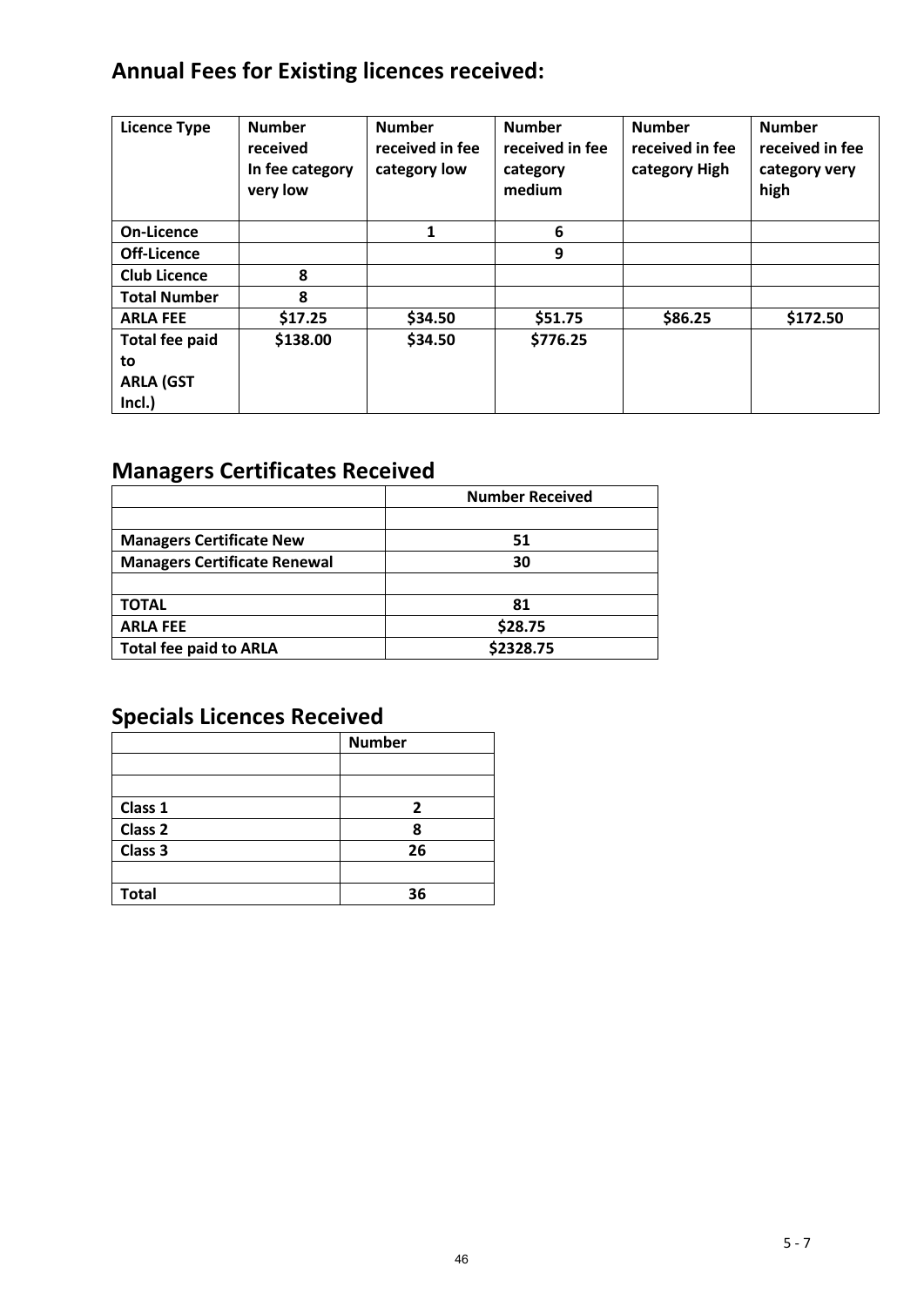# **Temporary Authority applications**

# **Off licence**

| OF068 | Hobson Liquor Group Limited |
|-------|-----------------------------|
| OF069 | Taihape Liquor Ltd          |

### **On Licence**

ON103 UMR Limited x 2

### **Lic No Licence Name Location**

### **CLUBS**

| CL003        | Utiku Old Boys Rugby Football Club            | 8 Kokako Street, Taihape               |
|--------------|-----------------------------------------------|----------------------------------------|
| CL012        | <b>Bulls Rugby Football &amp; Sports Club</b> | Domain Road, Bulls                     |
| CL015        | Taihape Squash Rackets Club I                 | Kokako Street, Taihape                 |
| CL016        | <b>Bulls Bowling Club</b>                     | <b>Criterion Street Bulls</b>          |
| CL019        | Rangitikei Squash Rackets Club                | 443 Wellington Road, Marton            |
| <b>CL020</b> | Marton Golf Club                              | 431 Santoft Road, Marton               |
| CL021        | Marton Bowling Club (Inc)                     | 3 Hereford Street, Marton              |
| CL022        | Hawkestone Golf Club                          | 252 Kakariki Road, Marton              |
| CL023        | Rangitikei Golf Club (Inc)                    | 56 Raumai Road, Bulls                  |
| <b>CL024</b> | Rangatira Golf Club Inc                       | 4561 State Highway 1, Ohingaiti        |
| CL026        | Taihape Golf Club Inc                         | 90 Golf Club Road, Taihape             |
| CL031        | Hunterville Rugby Football Club               | 3 - 29 Paraekaretu Street, Hunterville |
| CL032        | Taihape Workingmens Club                      | 34 Kuku Street, Taihape                |
| CL033        | Marton Rugby & Sports Club                    | 6 Follett Street, Marton               |
| CL034        | Rangiwaea Social Club                         | 2 Koukoupo Road, Taihape               |
| CL036        | Hunterville Squash Club                       | 3 - 29 Paraekaretu Street, Hunterville |
| CL037        | Taihape Rugby & Sport Club                    | 34 Kuku Street, Taihape                |
| CL011        | <b>Bulls RSA</b>                              | 55 High Street, Bulls                  |

| 8 Kokako Street, Taihape               |
|----------------------------------------|
| Domain Road, Bulls                     |
| Kokako Street, Taihape                 |
| Criterion Street Bulls                 |
| 443 Wellington Road, Marton            |
| 431 Santoft Road, Marton               |
| 3 Hereford Street, Marton              |
| 252 Kakariki Road, Marton              |
| 56 Raumai Road, Bulls                  |
| 4561 State Highway 1, Ohingaiti        |
| 90 Golf Club Road, Taihape             |
| 3 - 29 Paraekaretu Street, Hunterville |
| 34 Kuku Street, Taihape                |
| 6 Follett Street, Marton               |
| 2 Koukoupo Road, Taihape               |
| 3 - 29 Paraekaretu Street, Hunterville |
| 34 Kuku Street, Taihape                |
| EE High Ctroot Dulle                   |

### **ON**

### **Licence**

| <b>ON009</b> | Rangitikei Tavern                    | 144-150 Bridge Street, Bulls    |
|--------------|--------------------------------------|---------------------------------|
| ON011        | <b>Station Hotel</b>                 | 22-24 High Street, Hunterville  |
| ON019        | <b>Ben Nevis Tavern</b>              | State Highway 3, Turakina       |
| <b>ON027</b> | <b>River Valley Ventures Limited</b> | 114B Mangahoata Road, Taihape   |
| <b>ON087</b> | Aamod Indian Cuisine                 | 83a High Street, Bulls          |
| <b>ON090</b> | Club Hotel                           | 17-19 High Street, Marton       |
| <b>ON081</b> | Argyle Hotel                         | 1 Bruce Street, Hunterville     |
| <b>ON084</b> | Flat Hills (2005) Ltd                | 5733 State Highway 1, Mangaweka |
| <b>ON094</b> | Countryman Restaurant                | 108A Hautapu Street, Taihape    |
| ON093        | Sugar Plum Café                      | 6 Hammond Street, Marton        |